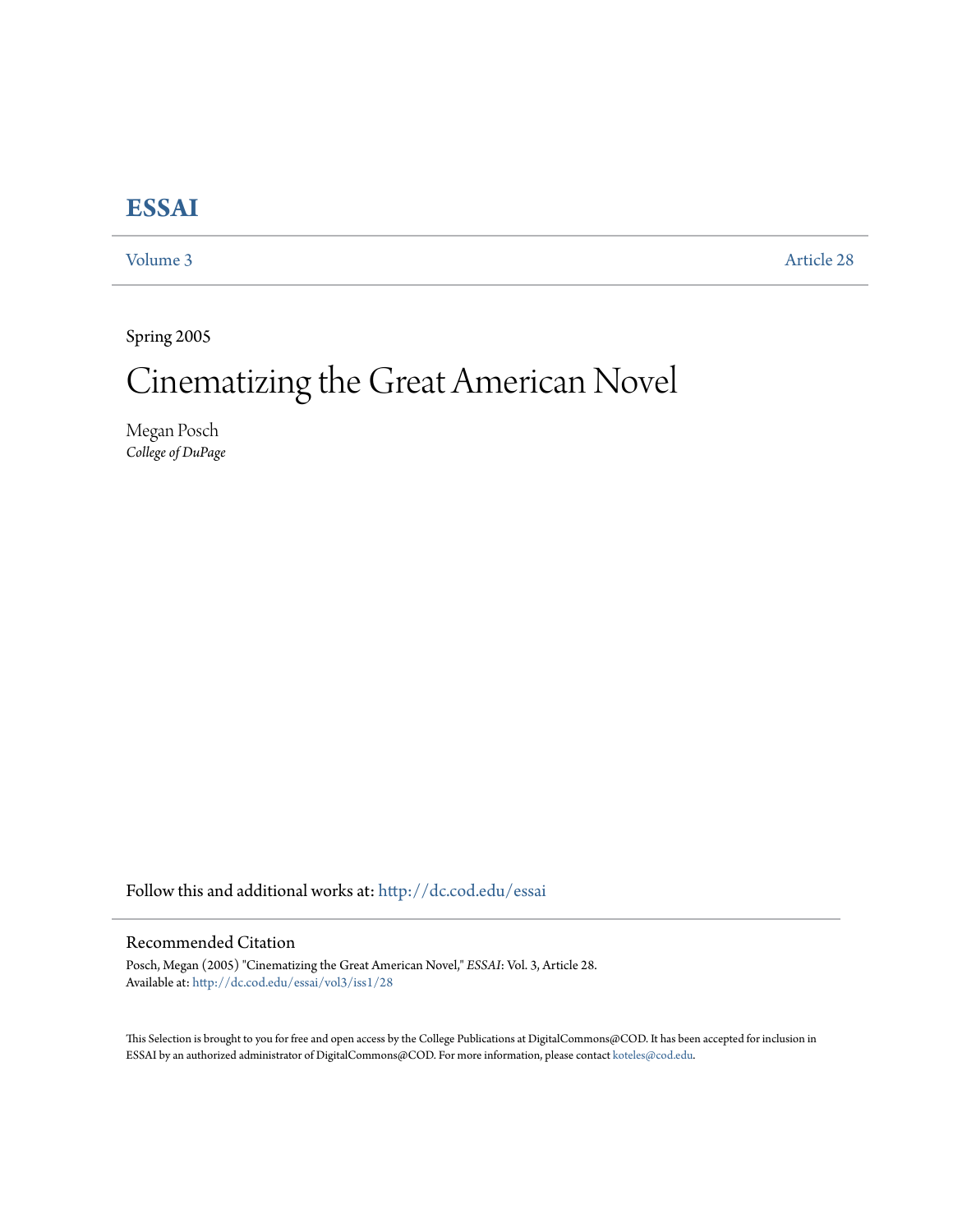Cinematizing the Great American Novel

by Megan Posch

(English 154)

The Assignment: Compare and contrast a novel or short story collections to its screen translation.

iterature critic James Dickey hailed F. Scott Fitzgerald's The Great Gatsby as "an American masterpiece" and his judgment is validated by the novel's ability to withstand the test of time. Today, more copies are sold annually than all the versions published within Fitzgerald's lifetime combined. Although the incidents are set during the "roaring twenties," the story and the eloquence of the narration have captured readers for decades. Considering the novel's popularity, it is unsurprising that film versions eventually followed. The task taken on by these films was greater than that of a screenplay written solely for the purpose of film. By choosing a piece of classical literature, you are obligated to stay true to a story that many people are very familiar with. A celebrated novel like The Great Gatsby cannot simply be repeated or regurgitated into a film. There is a responsibility taken on by those who make this type of film to capture the essence of the story and characters loved by many. This is why I believe that cinematizing the great American novel may be a task even more difficult than usual movie making. There are many films taken from literature that stray completely from the original written composition. Most of the time we just shrug it off and say "that's Hollywood." But for some reason that is harder to do when the novel is considered a classic. Great works in American literature are hard to replicate in another form of media because people have their own perceptions and feelings associated with such works. However, in some cases, the final result embodies what made the original work unique and treasured. The 1974 film version of The Great Gatsby is an example of a film that does not strive to change the experience of the novel, but instead bottles all the critical elements of the story and provides us with a visual version of an "American masterpiece." L

The Great Gatsby could easily be one of my favorite books and when I encountered the film I was really not interested in seeing it. To me, the book was so special that I did not want to change the images that Fitzgerald had created for me and replace them with another person's artistic vision. The 1974 film version of the novel was directed by Jack Clayton and followed a screenplay adapted by Francis Ford Coppola. To my surprise this film did not disappoint me in the way that I had anticipated. My biggest hope for the film was that the dialogue would be followed because Fitzgerald's use of language is what I think makes the story so memorable. He had a way of revealing so much about his characters through both the way they spoke and what they said to one another. The conversations were more than just words. Often, they carried a tone regarding the speaker's relationship to his or her fellow characters. For example, in the novel Daisy and Tom have Nick over for dinner one summer evening. All those that are present are chatting in a distracted, casual matter until Tom decides to bring up his views on race and a book he is currently reading. The way in which he speaks leads you to notice that he is not intelligent himself but simply a pseudo intellect. He has read a book and has now decided to assert his

1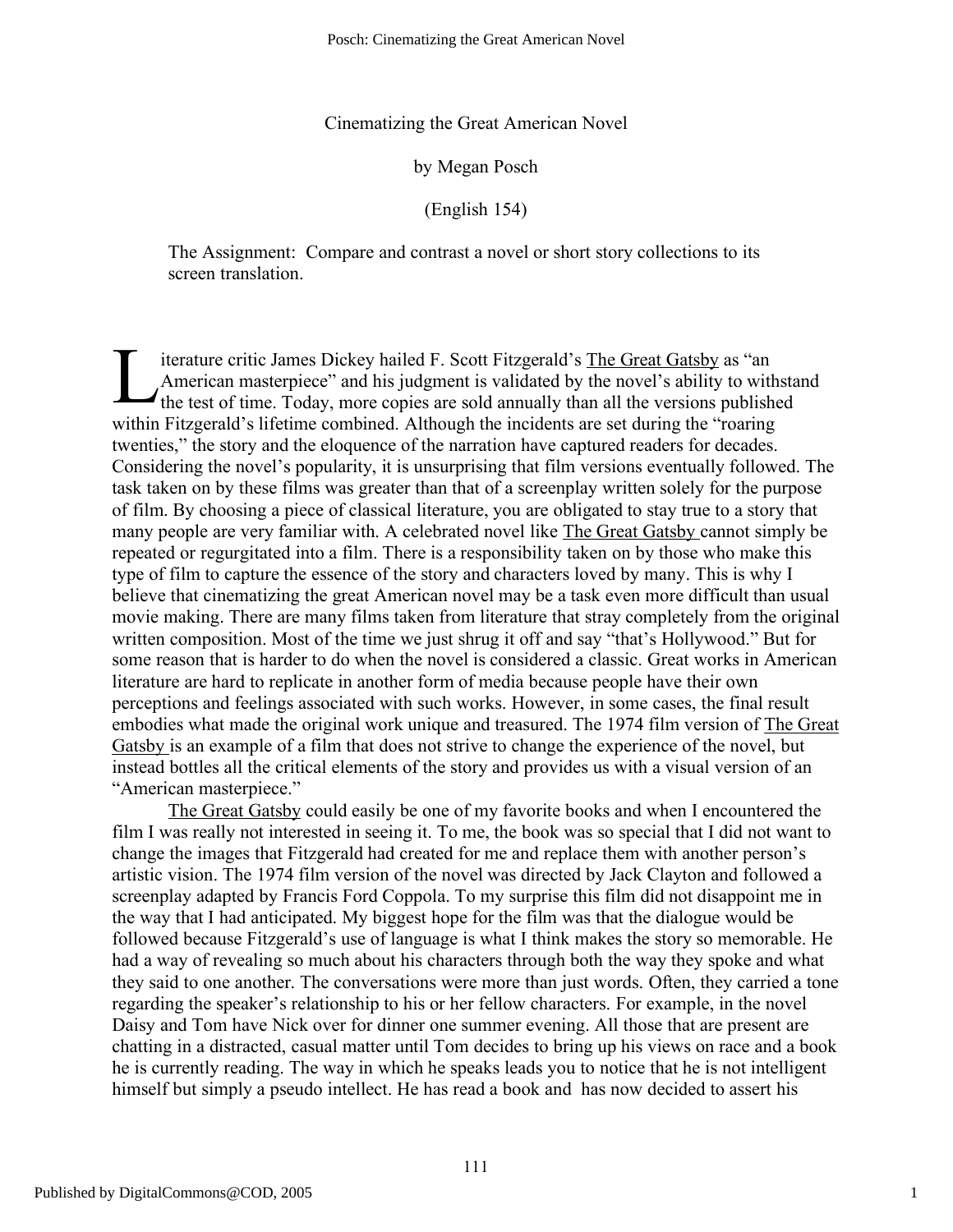opinion on the matter. Daisy begins to speak at this time and is cut off each time by Tom (Fitzgerald 13-20). This interaction is Fitzgerald's way of establishing Tom's dominating and disrespectful relationship with his wife. Interactions that reveal just as much are scattered throughout the novel and are replicated word for word within the film.

Nick Carraway begins the film with a narration taken directly from the text of the novel. The film introduces his character to you with a voiceover and a view of him piloting his small boat across the bay to Daisy and Tom's home. Both Fitzgerald's written work and the film open with Nick voicing the advice given to him by his father when he was younger. More direct narration of this kind continues throughout the film.

In Chapter Two of the book, Nick ends up accompanying Tom on an impromptu visit to the city with his mistress. Tom refers to her as "his girl" and you are given the feeling in both works that the whole idea of the affair excites him (Fitzgerald 28). To me, this is one of the best chapters in the book. Fitzgerald writes it in a way that is completely unpredictable, giving you details that seem arbitrary but end up being the only things that you really need to know about what is occurring. The day that Nick spends in the apartment downtown with Tom, his mistress and an assortment of others was portrayed exactly as I imagined while reading. The whole scene had an absurdity to it and the way everyone put on a charade for one another was a theme that resonated in the film and in the novel. Despite being out of sequence, the film did an excellent job of replicating the mood and atmosphere created by Fitzgerald.

The film also made you feel like the characters you imagined have come to life. Fitzgerald did a wonderful job of creating characters that reflected pieces of people you knew but were also nothing like anyone you would ever meet. I think that Mia Farrow really captured Daisy's essence. Fitzgerald wrote her in a way that seemed so fragile and yet full of emotion in a way that makes her also seem strong. Farrow spoke and interacted with her costars in a way that seemed uniquely like the Daisy alive in the pages of the book. Tom was exactly as the novel described him both, physically and in attitude. He came across as powerful, selfish and completely "careless." Jordan Baker was the only character that disappointed me because Fitzgerald wrote that she was "jaunty" and to me that seemed like an unattractive quality (Fitzgerald 185). The film gave a very different grasp of Jordan's character. She was physically attractive and not the jarring woman described in the novel. However, this could simply be my personal interpretation and not a deliberate attempt by the director to create more romance between Jordan and Nick than was intended by the author.

As a novel, The Great Gatsby is considered wonderful for not only because of the dialogue and character development but also because of Fitzgerald's use of symbolism. The ever watchful eyes of Dr. T.J. Eckleburg were referenced several times throughout the novel. His large eyes, all that was left on the old billboard advertising his services, served as a reminder of the forces watching over the "valley of ashes" that is our life. The doctor's eyes were emphasized in the film and were shown at various critical moments, hinting at the idea that the plot was about to twist. Another symbol used in the film but not present in the book were images of birds. Birds are shown between various scenes in the film and were used to foreshadow the action that was to come. For example, after Daisy and Gatsby connect after many years apart, we leave them in Nick's home and the film cuts to a shot of a male and female robin eating seed together. To me, this was a "cheesy" way of foreshadowing their future together. Later on, Nick has a conversation with Gatsby on his pier. This scene is also present in the novel but what is not included is the image of a dead seagull washed up against the rocks. Again, a bird image was used to foreshadow events to come. Gatsby, like the bird, ends up dead and floating in his own